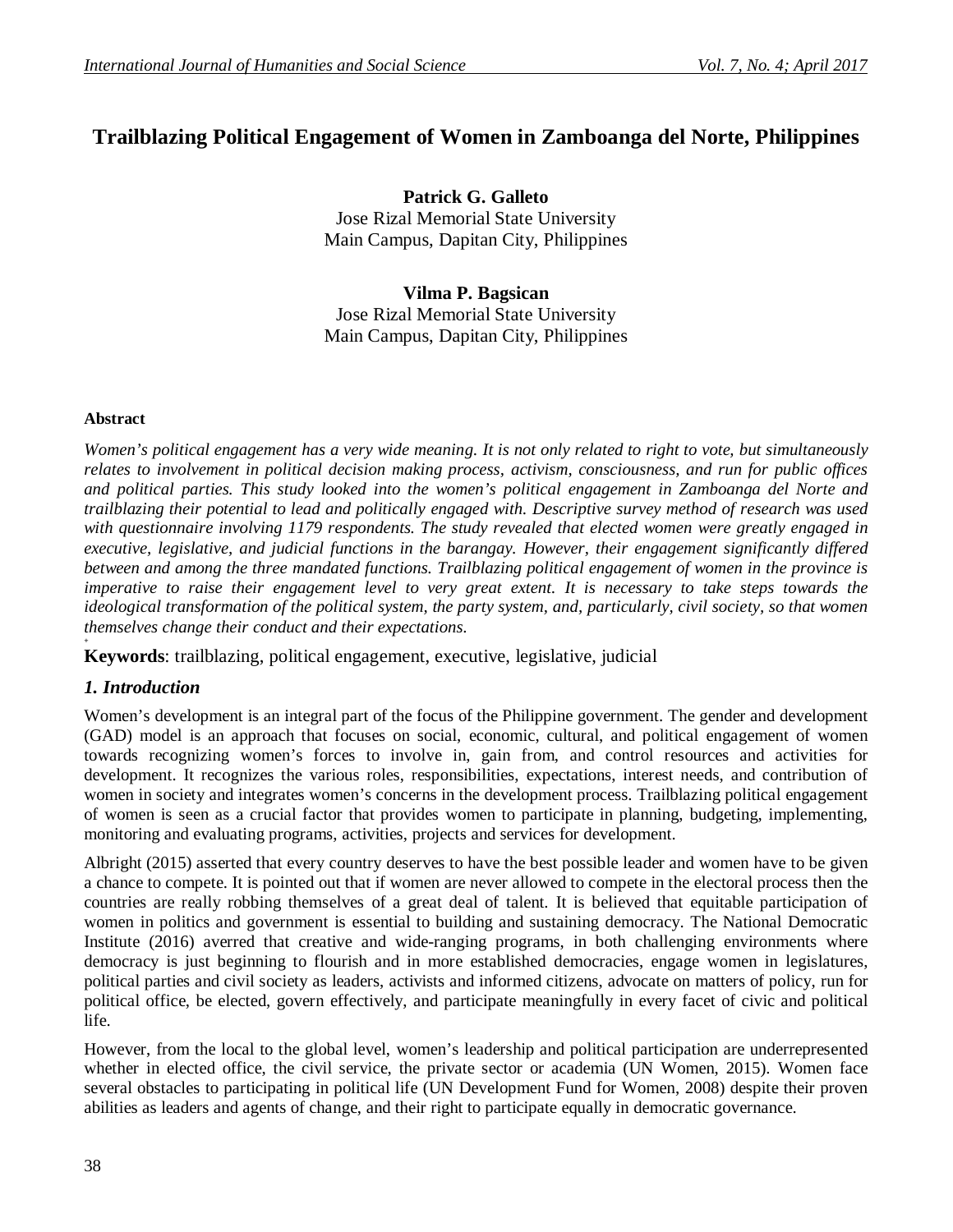The UN Women (2015) divulged further that the percentage of women has nearly doubled in the last 20 years in the global arena. This translates 22 percent globally in parliament today. In Zamboanga del Norte in the Philippines at present, women are occupying political seats in the barangay, municipal, city, and provincial levels. It is imperative, therefore, to determine women's political engagement in the province and trailblazing their potential to lead and politically engaged with. The study specifically looked into the profile of politically engaged women in the province in terms of age, educational qualification, political position occupied, and years of experience as elected official, determine the extent of engagement in the three mandated functions along executive, legislative, and judiciary, and find out significant differences in their political engagement as to their profile and their mandated functions. In so doing, it is expected that finding of the study enforces and emphasizes the needs and roles of women's engagement in building political culture of excellence.

## *2. Methods and Materials*

This study employed the survey method of descriptive research with the aid of the questionnaire checklist. Data were collected through the questionnaire of the study which composed of two (2) parts, namely: the profile of the respondents in terms of age, educational qualification, political position occupied, and years of experience as elected official and the women's political engagement scale which was adopted from the study of Mabalot et al. (2012) with translation of the statements into "bisaya" to give all the respondents better understanding in responding the questionnaire. To draw out the responses of the respondents, a five (5) point Likert scale format was employed with qualitative descriptions as follows:

| <b>Scale</b>   | <b>Range of Values</b>                                                                   | <b>Description</b>                                                                       | Interpretation |     |       |                                               |         |  |  |
|----------------|------------------------------------------------------------------------------------------|------------------------------------------------------------------------------------------|----------------|-----|-------|-----------------------------------------------|---------|--|--|
| 5              | $4.21 - 5.00$                                                                            | Very Great Extent                                                                        |                |     |       | Women are given full engagement/leadership in |         |  |  |
|                | all activities and functions undertaken in their assigned post.                          |                                                                                          |                |     |       |                                               |         |  |  |
| $\overline{4}$ | $3.41 - 4.20$                                                                            | <b>Great Extent</b>                                                                      | Women          | are | given | almost                                        | full    |  |  |
|                | engagement/leadership in all activities and functions undertaken in their assigned post. |                                                                                          |                |     |       |                                               |         |  |  |
|                | $2.61 - 3.40$                                                                            | Moderate Extent                                                                          | Women          | are |       | given                                         | average |  |  |
|                |                                                                                          | engagement/leadership in all activities and functions undertaken in their assigned post. |                |     |       |                                               |         |  |  |
| $\mathcal{L}$  | $1.81 - 2.60$                                                                            | Little Extent                                                                            | <b>Women</b>   | are |       | given                                         | limited |  |  |
|                |                                                                                          | engagement/leadership in all activities and functions undertaken in their assigned post. |                |     |       |                                               |         |  |  |
|                | $1.00 - 1.80$                                                                            | Very Little Extent Women are given very                                                  |                |     |       | limited engagement                            |         |  |  |
|                | and/or leadership in all activities and functions undertaken in their assigned post.     |                                                                                          |                |     |       |                                               |         |  |  |

There were 1179 respondents involved in the study out of 1229 elected women from the 691 barangays of Zamboanga del Norte with 25 municipalities and two cities. Frequency count, percent, weighted mean, Mann-Whitney U Test, Kruskal-Wallis H Test, Friedman Q Test, Wilcoxon Sign Ranks Test with Bonferroni-Adjusted significant level were used to facilitate the tabulation, analysis, and interpretation of data in the study.

## *3. Results*

## **3.1 Profile of the Respondents**

Figure 1 reveals that bulk of the elected women (62%) belonged to the age range  $41 - 60$  years old. This means that the age of elected women in the barangays of Zamboanga del Norte is within the requirement of the Local Government Code of 1991 which states that candidates for the position of chairman or members of the "Sanguniang Barangay" must be at least 18 years of age on the election day (R.A.7160, Title II, Chapter 1, Section 39). This implies that age requirement is strictly observed in the province. However, about 45 percent of the elected women reached elementary level with only 6 percent completed college. This means that all elected women are able to read and write. This implies that all women in the barangay posts also conform to the requirement of no literacy as provided by the Local Government Code of the Philippines.

Further, the figure shows that about 85 percent of the elected women occupied the barangay councilor position in which 46 percent had less than 5 years experience as elected official. This could mean that bigger quantity of women is serving as member of the policy making body of the barangay as first timer or second termer in the service. This implies that elected women engage in and yet less expose to executive, legislative, and judiciary functions in the barangay.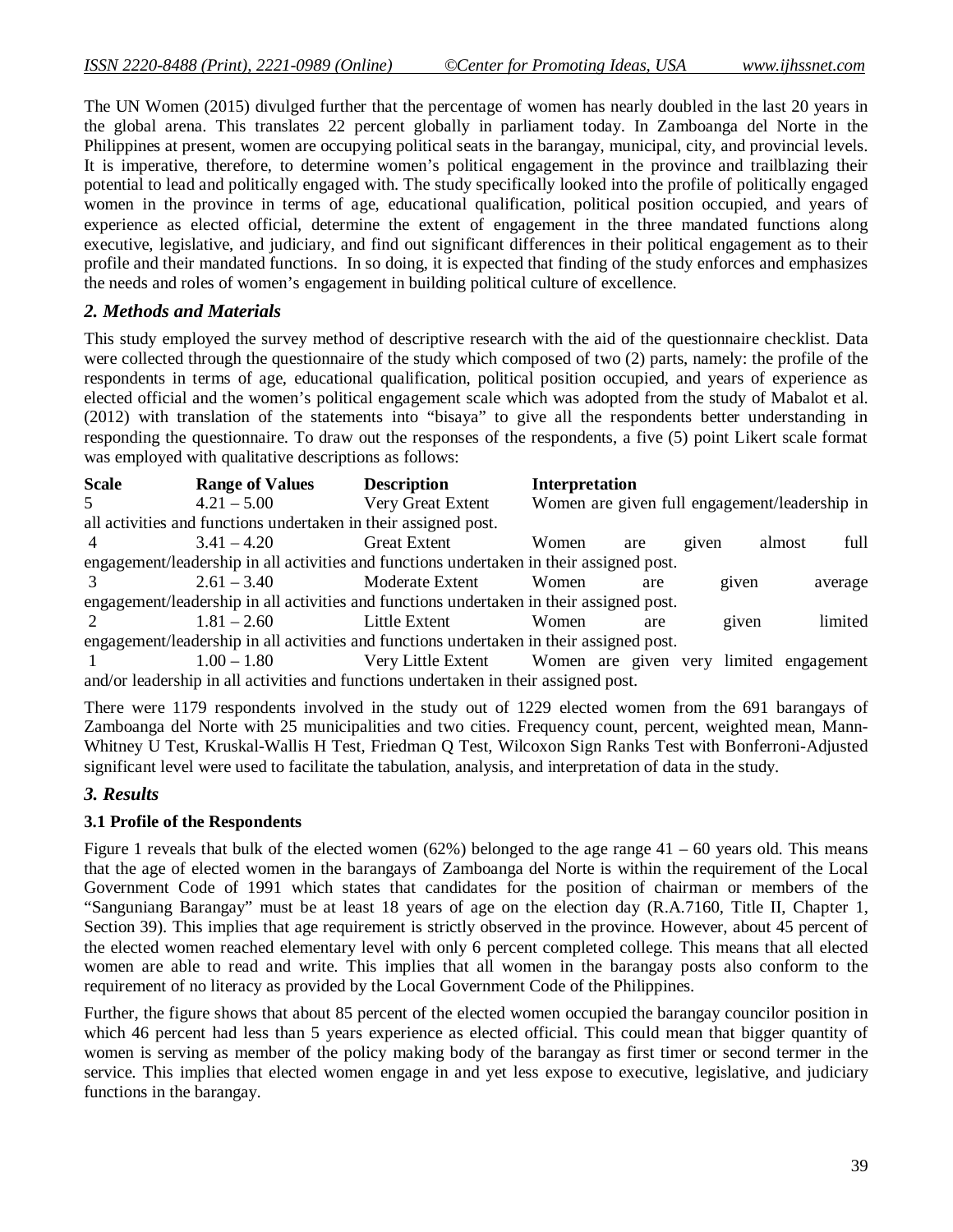## **3.2 Extent of Engagement of Women in the Executive Functions**

Table 1 shows that elected women were very greatly engaged in along enforcement of all laws and ordinances in the barangay and negotiating, entering into and sign contracts for and on behalf of the barangay upon authorization of the Sanguniang Barangay/Bayan. This means that women are given full engagement/leadership in all activities and functions undertaken along this line. This implies that even larger frequency of women is first timer or second termer in their post but they are provided with the opportunity to function as policy makers. However, women indicated that they were given great chance of participating in the other eight executive functions. This means that women have still the possibility of trailblazing engagement in the executive functions. Moreover, engagement of women in the executive activities was only described as great. This means that women have greatly represented in the Sanguniang Barangay and could still have developed their engagement in the executive branch of the barangay to a very great extent by putting into effect the barangay laws and their implementation.

## **3.3 Extent of Engagement of Women in the Legislative Functions**

Table 2 divulges that women were given great engagement in all of the activities in their station relative to legislative functions. This means that women are greatly engaged in the formulation of ordinances and resolutions that enable their barangay constituents to achieve a better life and establish barangay development leading to the attainment of the barangay's mission and vision. However, the great engagement of women in the legislative activities of the barangay discloses that women greatly represented in the council but could still have the opportunity to trailblazing new ways of nurturing political culture of excellence.

## **3.4 Extent of Engagement of Women in the Judicial Functions**

Table 3 shows that the ten judicial activities/functions were greatly observed in the barangays of Zamboanga del Norte including the two cities of Dipolog and Dapitan. This means that women are given almost full engagement/leadership in all judicial activities and functions undertaken in their assigned post. This implies that women are greatly engaged in ensuring that all laws passed are constitutional and do not go in any way against the Constitution. However, engagement of women in the judicial functions could still be elevated to a very great extent by trailblazing possible strategies towards establishing political culture of excellent.

#### **3.5 Test of Difference in the Political Engagement of Women in the Three Mandated Functions as to Age**

Significant variations occurred in the executive and legislative engagement of women when categorized into age (Table 4). This means that different age groups of women vary in their engagement in the executive and legislative functions. This could imply that older elected women perform better than the young ones along executive and legislative activities. However, the table reveals that no variation was observed in the engagement of elected women along judicial functions. This means that elected women are similarly involved in judicial activities regardless of age groups.

#### **3.6 Test of Difference in the Political Engagement of Women in the Three Mandated Functions as to Educational Qualification**

Table 5 shows that political engagement of women along executive and judicial functions differed significantly when analyzed as to educational qualification. This means that women with higher educational attainment perform better than their counterpart in the executive and judicial activities in the barangay. However, no variation was seen in the engagement of women along the legislative functions in the barangay. This means that all elected women were equally involved in all legislative activities in the barangay regardless of education level that they obtained.

#### **3.7 Test of Difference in the Political Engagement of Women in the Three Mandated Functions as to Political Position Occupied**

Table 6 reveals that no disparity was observed in the engagement of women in the three mandated functions, namely: executive, legislative, and judicial functions. This means that women holding chairmanship position or as barangay councilor were equally engaged in all activities/functions in the barangay could it be executive, legislative or judicial functions. This implies that all elected women are aware of their functions as barangay servant in their locality. Finding is supported by Chapter III Section 48 of the Local Government Code of 1991 which provides that local legislative power shall be exercised by the sangguniang barangay for the barangay.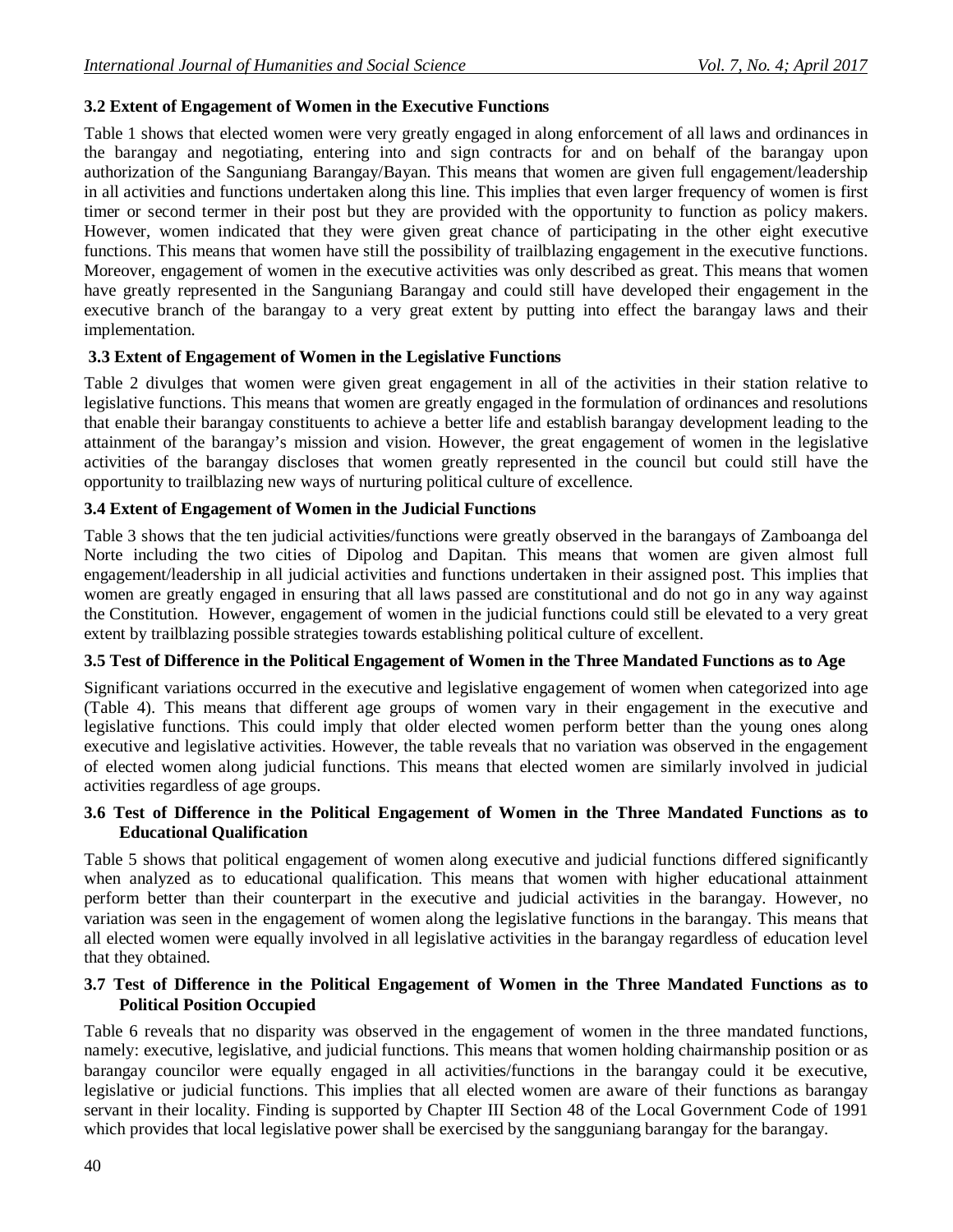#### **3.8 Test of Difference in the Political Engagement of Women in the Three Mandated Functions as to Years of Experience as Elected Official**

Table 7 shows that a significant disparity was found in the engagement among elected women along the three mandated functions in the barangay. This is an indication that experience matters most in the participation of elected officials in the business of the barangay. This implies that officials with longer length of service as barangay officials involve differently in all activities of the barangay compared to those who are novice in the service. Finding is corroborated by the old cliché that experience is the best teacher which helps develop higher level of confidence in the service.

#### **3.9 Test of Difference in the Political Engagement of Women in the Three Mandated Functions**

Table 8 presents the Friedman's test which shows that there was statistically significant difference in the mean ranks of the three mandated functions among the elected women. A post hoc analysis was performed to examine where the difference actually occurred using Wilcoxon Sign-Rank test of the three mandated functions of the elected women. Bonferroni-adjusted significance level was calculated manually as follows: 0.05 level of significance divided by 3 (three mandated functions) which yielded  $p < 0.017$ . The table reveals that a significant difference occurred between executive and legislative, executive and judicial, and legislative and judicial functions. In general, a distinction between the engagement of women in the three mandated functions was established. This means that women were engaged in the executive, legislative, and judicial activities at different extents. This implies that it is not sufficient to conclude that the extent of political involvement of women in the three mandated functions was the same (great extent) as shown in Tables 1, 2, and 3. In support, computed means showed differences (executive  $= 4.06$ , legislative  $= 3.85$ , and judicial  $= 3.74$ ) and significant.

#### *4. Discussion*

Women's political engagement has a very wide meaning. It is not only related to right to vote, but simultaneously relates to participation in decision making process, political activism, political consciousness, and the like. Women in the country participate in voting, run for public offices and political parties at lower levels similar to the men. Unarguably, political voting is the strongest area of women's political involvement. Significantly, the Philippine government has instituted reservations for seats in local governments at the barangay level to combat gender inequality in politics.

In similar vein, Republic Act 7160 or known as the Local Government Code of 1991 guarantees not only the men but also the women the right to be elected, freedom of speech, freedom to assemble and form associations, and vote. The Philippine government through its Gender and Development (GAD) paradigm also removes gender inequalities by banning discrimination based on sex and class, prohibiting human trafficking and forced labor, and reserving elected positions for women. Moreover, the government directed local governments to promote equality by class and gender including equal pay and free legal aid, humane working conditions and maternity relief, rights to work and education, and raising the standard of living. However, women's political engagement in the barangay level of the country particularly in Zamboanga del Norte including the two cities of Dipolog and Dapitan has remained low and underrepresented political leaders and elected officials.

Though the current investigation revealed that women in the barangays of Zamboanga del Norte, Dipolog and Dapitan Cities engaged greatly along executive, legislative, and judicial activities/functions in the barangay, trailblazing political engagement of women in the province is still imperative to raise their engagement to very great extent. The National Democratic Institute (2016) recognizes that women should be equal partners in the process of democratic development. The institute pointed out further that women's contributions are crucial to building a strong and vibrant society because they are highly committed to promoting national and local policies that address the socio-economic and political challenges facing most women, children and disadvantaged groups. Likewise, women should be committed to peace building, as they often disproportionately suffer the consequences of armed conflict. Further, reconstruction and reconciliation efforts should take root more quickly and should be more sustainable when women are involved (Politics and Media, 2015). By helping women become engaging members of a democracy, one should look to mitigate conflicts or stop conflicts before they begin. Women should strongly link to positive developments in education, infrastructure and health standards at the local level (USAID, 2016). The National Democratic Institute (2016) supportd that where rates of gender development and empowerment are higher, human rates of development and standards of living are also higher.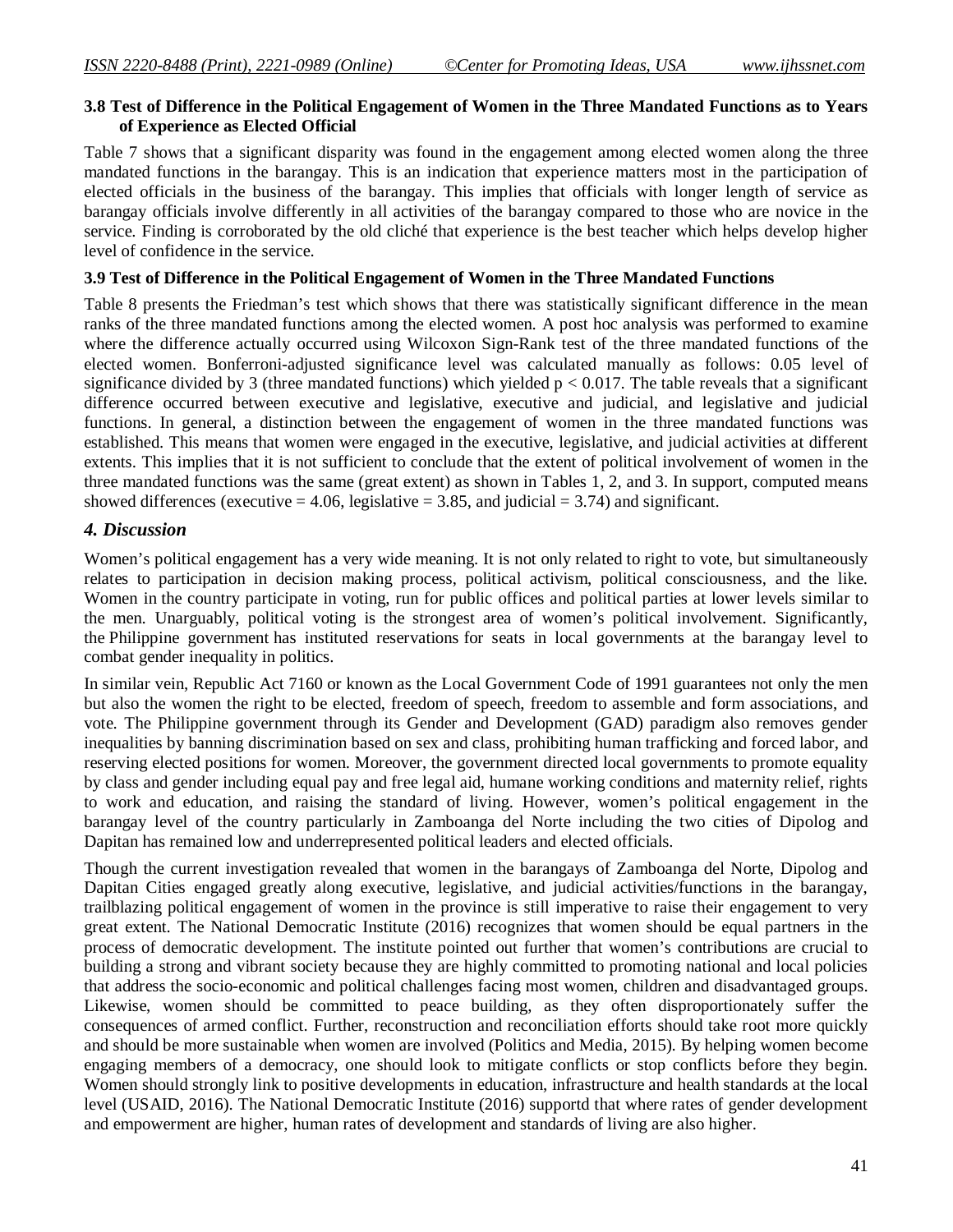Moreover, the researchers advanced that the implementation of Gender and Development (GAD) paradigm is not enough to ensure substantive gains in women's political engagement. It is necessary therefore to take steps towards the ideological transformation of the political system, the party system, and, particularly, civil society, so that women themselves change their conduct and their expectations. This supports Astin's "Theory of Involvement" as cited by Hunts (2003) which states that women learn more the more they are involved in both the social and political aspects of everyday experience. The theory states further that women who are involved devote significant energy to politics, spend time on community activities, participate actively in community organizations and programs, and interact often with the people. On the other hand, uninvolved women neglect their duties, spend little time on community activities, abstain from extracurricular activities, and rarely initiate contact with people in the community. Importantly, the most persuasive types of engagement are political engagement, engagement with the people, and engagement with organizations. This theory is consistent with women-centered political approaches in that they play an integral role in determining their own degree of engagement in various political activities.

## *References*

- Albright, M.K. (2015). Gender, women and democracy. [Online] https://www.ndi.org/gender-women-democracy (January 15, 2016)
- Hunt, S.K. (2003). Encouraging women's involvement: An approach to politics. [Online] http://findarticles.com/p/articles/mi\_qa3669/is\_200307/ai\_n9297675/ (January 15, 2016)
- Mabalot, C.G., Gomez, R.C., Roldan, A.E., & Declaro, M.Y.A.M. (2012). Women's political participation in San Jose, Occidental Mindoro. ABSTRACT Journal, Volume 1, pp. 64-72.
- National Democratic Institute (2016). Gender, women and democracy. [Online] https://www.ndi.org/genderwomen-democracy (February 5, 2016)
- Politics and Media (2015). Women and Democracy. [Online] http://politikomedia.com/women-and-democracy/ (January 15, 2016)
- Republic Act 7160. An Act Providing for a Local Government Code of 1991. The LawPhil Project. [Online] http://www.lawphil.net/statutes/repacts/ra1991/ra\_7160\_1991.html (January 15, 2016)
- UN Development Fund for Women (2008). Progress of the World's Women 2008/2009: Who Answers to Women?, New York. - See more at: http://www.unwomen.org/en/what-we-do/leadership-and-politicalparticipation/facts-and-figures#sthash.0EJwOFYA.dpuf (January 28, 2016)
- UN Women (2015). Facts and Figures: Leadership and Political Participation. [Online] http://www.unwomen.org/en/what-we-do/leadership-and-political-participation/facts-andfigures#sthash.0EJwOFYA.dpuf (January 28, 2016)
- UN Women calculation based on IDEA, Stockholm University and IPU, Global Data Base of Quotas on Women, and IPU, http://www.ipu.org/wmn-e/world.htm (February 5, 2016)
- USAID (2016). Gender Equality = Smarter Development. [Online] https://www.usaid.gov/infographics/genderequality-smarter-development (February 7, 2016)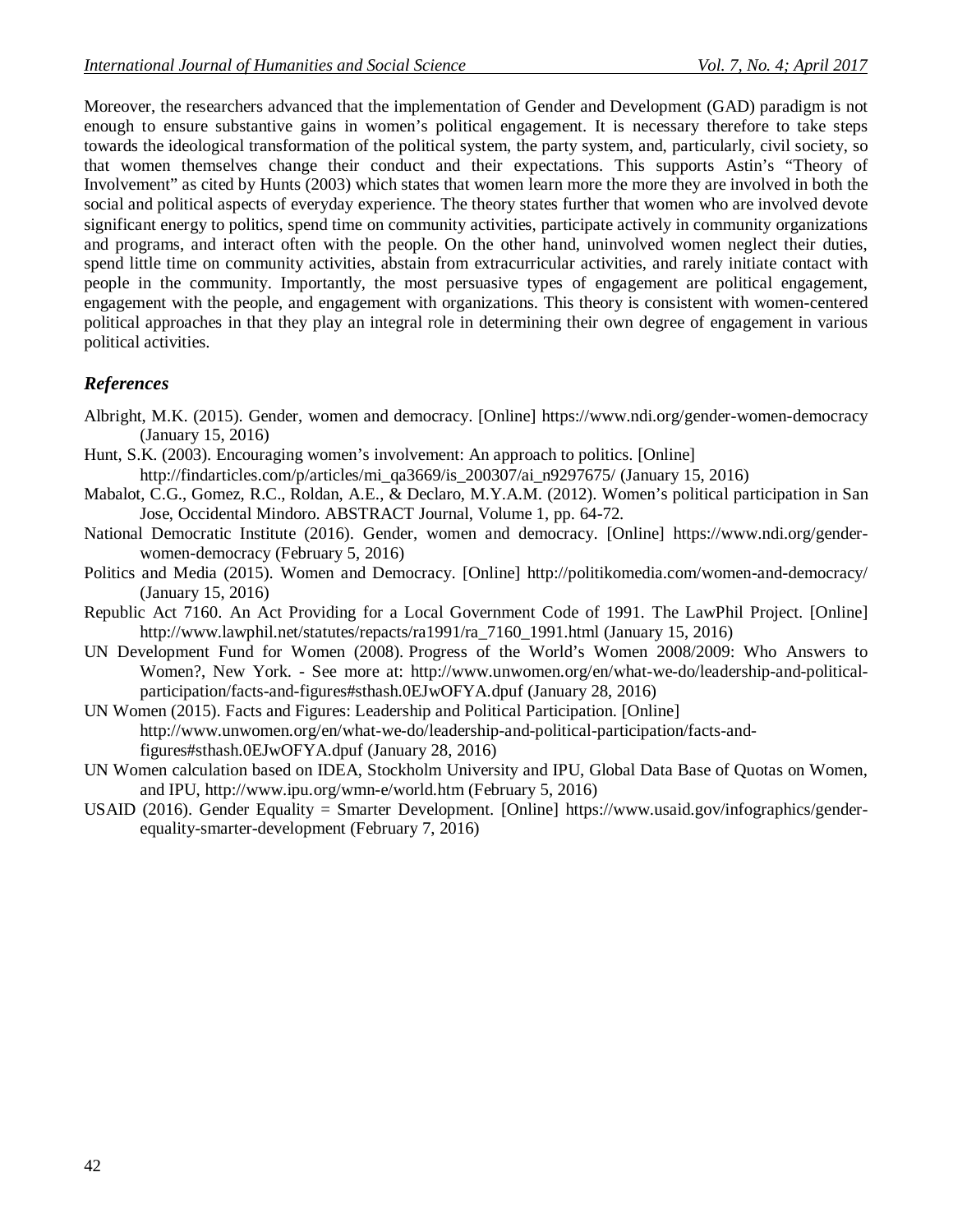

#### **Figure 1: Profile of the Respondents**

|  |  | Table 1: Extent of Engagement of Women in the Executive Functions |  |  |  |  |
|--|--|-------------------------------------------------------------------|--|--|--|--|
|--|--|-------------------------------------------------------------------|--|--|--|--|

| <b>Executive Functions</b>                                                                                                                                                                   | Average<br><b>Weighted Value</b> | <b>Description</b>  |
|----------------------------------------------------------------------------------------------------------------------------------------------------------------------------------------------|----------------------------------|---------------------|
| Enforcement of all laws and ordinances.<br>$1_{-}$                                                                                                                                           | 4.30                             | Very Great Extent   |
| Negotiating, entering into and sign contracts for and on behalf of the<br>2.<br>barangay upon authorization of the Sanguguniang Barangay/Bayan.                                              | 4.22                             | Very Great Extent   |
| Maintaining public order in the barangay and in pursuance thereof,<br>3.<br>assist the sanggunian members in the performance in their duties and<br>functions.                               | 4.18                             | <b>Great Extent</b> |
| Organizing and leading of an emergency group whenever the same may<br>4.<br>be necessary for the maintenance of peace and order or on occasions of<br>emergency or calamity in the barangay. | 4.06                             | <b>Great Extent</b> |
| Enforcement of laws and regulations relating to pollution control and<br>5 <sub>1</sub><br>protection of the environment.                                                                    | 3.95                             | <b>Great Extent</b> |
| Exercising general supervision over the activities of the Sangguniang<br>6.<br>Kabataan.                                                                                                     | 4.00                             | <b>Great Extent</b> |
| Ensuring the delivery of basic services as mandated under Section 17 of<br>7.<br>the Local Government Code.                                                                                  | 3.89                             | <b>Great Extent</b> |
| Conduct of an Annual Palarong Pambarangay which shall feature<br>8.<br>traditional sports in coordination with the DepEd.                                                                    | 3.93                             | <b>Great Extent</b> |
| Promote the general welfare of the barangay.<br>9.                                                                                                                                           | 4.12                             | <b>Great Extent</b> |
| 10. Organization of regular lectures, programs, or forum on community<br>problems and convene assemblies to encourage citizen participation in<br>the government.                            | 3.98                             | <b>Great Extent</b> |
| <b>Mean</b>                                                                                                                                                                                  | 4.06                             | <b>Great Extent</b> |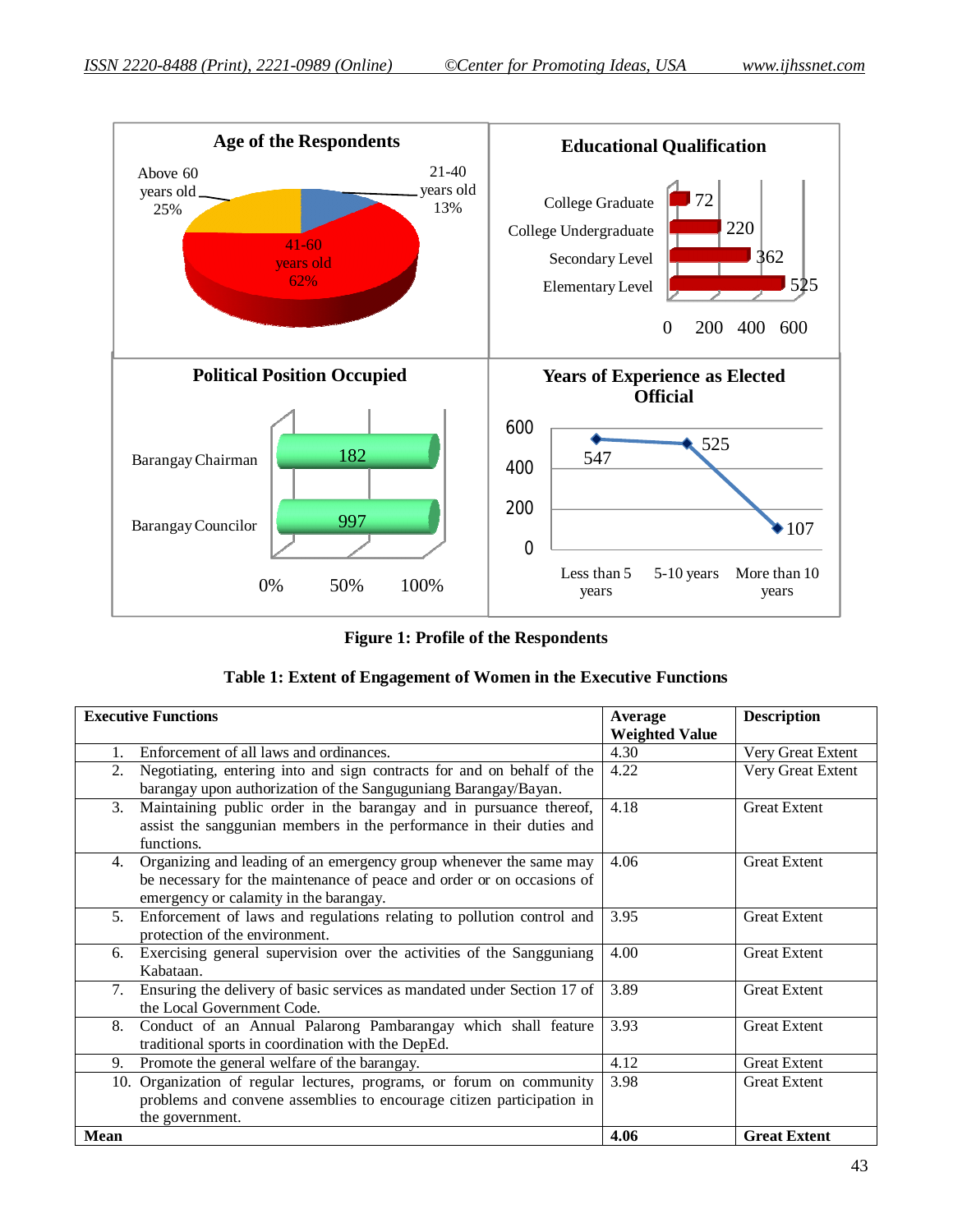| <b>Legislative Functions</b>             |                                                                                                                                                                                       | Average<br>Weighted<br><b>Value</b> | <b>Description</b>     |
|------------------------------------------|---------------------------------------------------------------------------------------------------------------------------------------------------------------------------------------|-------------------------------------|------------------------|
|                                          | Enactment of ordinances as may be necessary to discharge the responsibilities conferred upon<br>it by law or ordinance and to promote the general welfare of the inhabitants therein. | 4.14                                | <b>Great Extent</b>    |
|                                          |                                                                                                                                                                                       |                                     |                        |
| 2.<br>code.                              | Enactment of annual and supplemental budgets in accordance with the provisions of the local                                                                                           | 4.12                                | <b>Great Extent</b>    |
| 3.<br>project.                           | Provision for the construction and maintenance of barangay's facilities and other public works                                                                                        | 3.84                                | <b>Great Extent</b>    |
| 4.                                       | Giving of assistance in the establishment, organization and promotion of cooperative                                                                                                  | 3.80                                | <b>Great Extent</b>    |
|                                          | enterprises that will improve the economic condition and well being of the residents.                                                                                                 |                                     |                        |
| 5.                                       | Regulating the use of barangay facilities constructed with government funds within the                                                                                                | 3.72                                | <b>Great Extent</b>    |
|                                          | jurisdiction of the barangay and charge reasonable fees for the use thereof.                                                                                                          |                                     |                        |
| 6.                                       | Provision for the organization of community brigades, barangay tanod, or community service                                                                                            | 3.76                                | <b>Great Extent</b>    |
| units as may be necessary.               |                                                                                                                                                                                       |                                     |                        |
| 7.                                       | Adoption of measures to prevent and control the proliferation of squatters and mendicants in                                                                                          | 3.63                                | <b>Great Extent</b>    |
| the barangay.                            |                                                                                                                                                                                       |                                     |                        |
| 8.                                       | Provision for the proper development and welfare of children in the barangay by promoting                                                                                             | 3.73                                | <b>Great Extent</b>    |
|                                          | and supporting activities for the protection and total development of children, particularly                                                                                          |                                     |                        |
| those below seven years of age.          |                                                                                                                                                                                       |                                     |                        |
| 9.                                       | Adoption of measures towards the prevention and eradication of drug abuse, child abuse, and                                                                                           | 3.72                                | <b>Great Extent</b>    |
| juvenile delinquency.                    |                                                                                                                                                                                       |                                     |                        |
|                                          | 10. Provision for the establishment of non-formal education center in the barangay whenever                                                                                           | 3.99                                | <b>Great Extent</b>    |
| feasible in coordination with the DepEd. |                                                                                                                                                                                       |                                     |                        |
| <b>Mean</b>                              |                                                                                                                                                                                       | 3.85                                | Great<br><b>Extent</b> |

**Table 2: Extent of Engagement of Women in the Legislative Functions**

## **Table 3. Extent of Engagement of Women in the Judicial Functions**

|             | <b>Judicial Functions</b>                                                                                       | Weighted<br>Average<br><b>Value</b> | <b>Description</b> |
|-------------|-----------------------------------------------------------------------------------------------------------------|-------------------------------------|--------------------|
| 1.          | Receiving all complaints filed by individuals against other persons that are subject to<br>amicable settlement. | 4.16                                | Great<br>Extent    |
| 2.          |                                                                                                                 | 3.93                                | Great              |
|             | Summon respondents with notice to the complainants for them to appear before him for<br>mediation.              |                                     | Extent             |
| 3.          | Resolving the venue of settlement and referring any legal question to the Secretary of                          | 3.76                                | Great              |
|             | Justice or his duly representative.                                                                             |                                     | Extent             |
| 4.          | Organizing the "Lupon ng Barangay".                                                                             | 3.73                                | Great              |
|             |                                                                                                                 |                                     | Extent             |
| 5.          | Rendering an arbitration award when agreed upon by the conflicting parties before the                           | 3.61                                | Great              |
|             | "Lupon ng Barangay".                                                                                            |                                     | Extent             |
| 6.          | Administering oaths in connection with any matter relating to all proceedings in the                            | 3.67                                | Great              |
|             | implementation of the "Katarungang Pambarangay".                                                                |                                     | Extent             |
| 7.          | Setting the date, time and place, and preside over the regular monthly meetings of the                          | 3.65                                | Great              |
|             | lupon.                                                                                                          |                                     | Extent             |
| 8.          | Preparing the agenda for each meeting.                                                                          | 3.61                                | Great              |
|             |                                                                                                                 |                                     | Extent             |
| 9.          | Ensuring that the lupon exercises administrative supervision over the various groups and                        | 3.65                                | Great              |
|             | perform such powers, duties and functions as may prescribed by law or ordinance.                                |                                     | Extent             |
|             | 10. Where the mediation or arbitration is made, she shall attest to the certification signed or                 | 3.61                                | Great              |
|             | issued by the lupon secretary.                                                                                  |                                     | Extent             |
| <b>Mean</b> |                                                                                                                 | 3.74                                | Great              |
|             |                                                                                                                 |                                     | <b>Extent</b>      |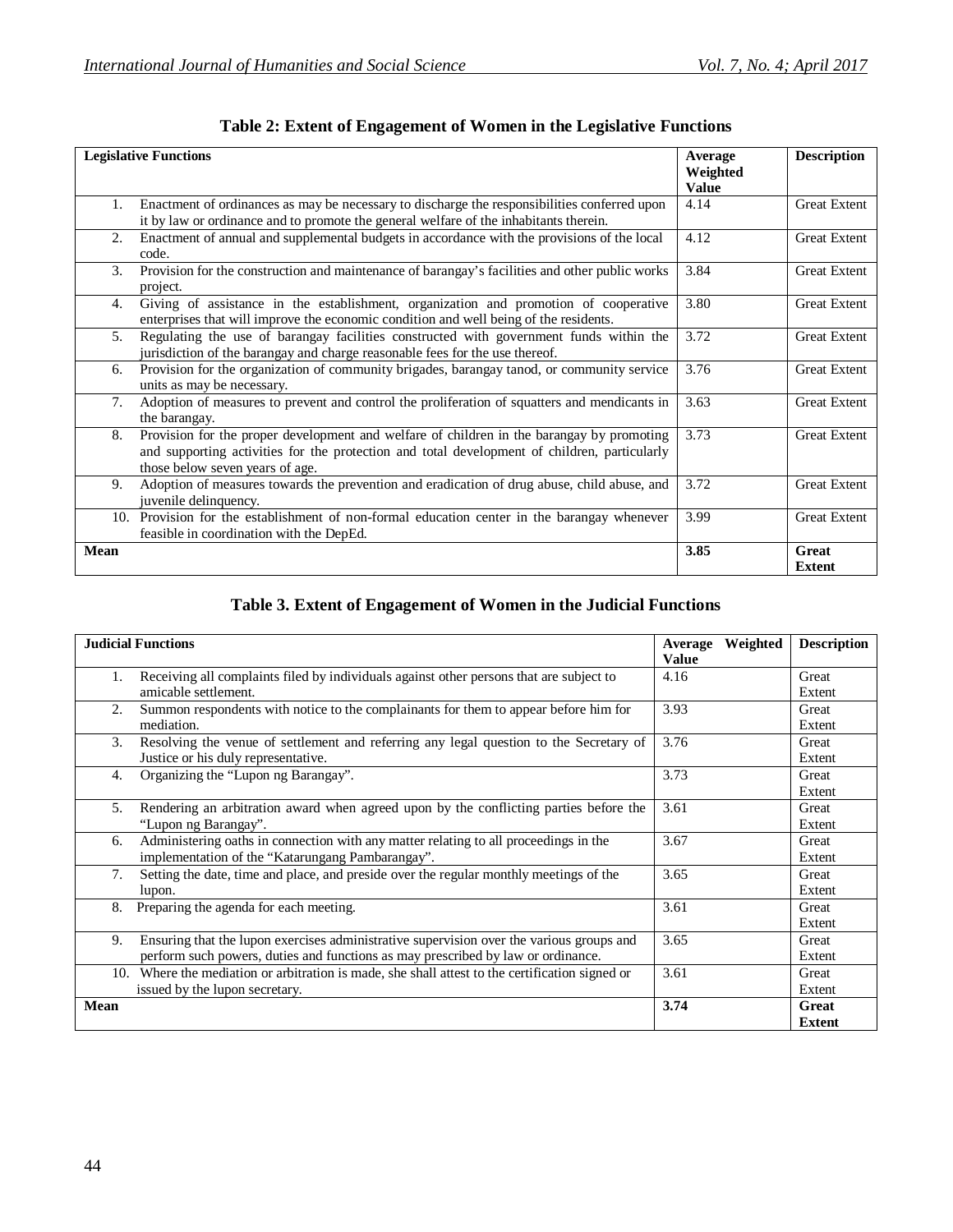| <b>Functions</b> | Age                | N   | <b>Mean Rank</b> | H-value      | p-value | <b>Decision</b> |
|------------------|--------------------|-----|------------------|--------------|---------|-----------------|
| Executive        | $21-40$ years old  | 160 | 638.61           |              |         |                 |
|                  | $41-60$ years old  | 729 | 564.70           |              |         | Ho              |
|                  | Above 60 years old | 290 | 626.78           | 10.774*      | 0.005   | rejected        |
| Legislative      | 21-40 years old    | 160 | 666.18           |              |         |                 |
|                  | $41-60$ years old  | 729 | 564.05           |              |         | Ho              |
|                  | Above 60 years old | 290 | 613.21           | 13.738*      | 0.001   | rejected        |
| Judiciary        | $21-40$ years old  | 160 | 568.00           |              |         |                 |
|                  | $41-60$ years old  | 729 | 586.61           |              |         | Ho              |
|                  | Above 60 years old | 290 | 610.67           | $1.834^{ns}$ | 0.4000  | accepted        |

**Table 4. Test of Difference in the Political Engagement of Women in the Three Mandated Functions as to Age**

 $* =$  significant ns = not significant

**Table 5. Test of Difference in the Political Engagement of Women in the Three Mandated Functions as to Educational Qualification**

| <b>Functions</b> | <b>Educational</b>                       | N   | <b>Mean Rank</b> | H-value               | p-value | <b>Decision</b>            |
|------------------|------------------------------------------|-----|------------------|-----------------------|---------|----------------------------|
|                  | <b>Qualification</b>                     |     |                  |                       |         |                            |
| Executive        | <b>Elementary Level</b>                  | 525 | 578.56           |                       |         |                            |
|                  | Secondary Level                          | 362 | 573.05           |                       |         | Ho                         |
|                  | College                                  | 220 | 606.39           | 10.831*               | 0.013   | rejected                   |
|                  | Undergraduate                            |     |                  |                       |         |                            |
|                  | College Graduate                         | 72  | 708.54           |                       |         |                            |
| Legislative      | <b>Elementary Level</b>                  | 525 | 600.63           |                       |         |                            |
|                  | Secondary Level                          | 362 | 588.43           |                       |         | H <sub>o</sub><br>accepted |
|                  | College                                  | 220 | 584.42           | 2.321 <sup>ns</sup>   | 0.509   |                            |
|                  | Undergraduate                            |     |                  |                       |         |                            |
|                  | College Graduate                         | 72  | 537.42           |                       |         |                            |
| Judiciary        | <b>Elementary Level</b>                  | 525 | 541.66           |                       |         |                            |
|                  | Secondary Level                          | 362 | 634.87           |                       |         | Ho                         |
|                  | College                                  | 220 | 603.35           | $22.113*$             | 0.000   | rejected                   |
|                  | Undergraduate                            |     |                  |                       |         |                            |
|                  | College Graduate                         | 72  | 676.08           |                       |         |                            |
|                  | $* =$ $\alpha$ $\alpha$ $\beta$ $\alpha$ |     |                  | $na = not$ double and |         |                            |

 $* =$  significant ns = not significant

#### **Table 6. Test of Difference in the Political Engagement of Women in the Three Mandated Functions as to Political Position Occupied**

|                                             | <b>Political Position</b> |     | <b>Mean</b> | Sum of       | <b>U-value</b>          | p-value |
|---------------------------------------------|---------------------------|-----|-------------|--------------|-------------------------|---------|
| <b>Functions</b>                            |                           | N   | Rank        | <b>Ranks</b> |                         |         |
| Executive                                   | <b>Barangay Councilor</b> | 997 | 588.95      | 587180.00    |                         |         |
|                                             | Barangay Chairman         | 182 | 595.77      | 108430.00    | 89677.000 <sup>ns</sup> | 0.803   |
| Legislative                                 | <b>Barangay Councilor</b> | 997 | 573.95      | 572230.50    |                         |         |
|                                             | Barangay Chairman         | 182 | 677.91      | 123379.50    | 74727.500 <sup>ns</sup> | 0.000   |
| Judiciary                                   | <b>Barangay Councilor</b> | 997 | 574.00      | 572281.00    |                         |         |
|                                             | Barangay Chairman         | 182 | 677.63      | 123329.00    | $12651.500^{ns}$        | 0.000   |
| $* =$ significant<br>$ns = not significant$ |                           |     |             |              |                         |         |